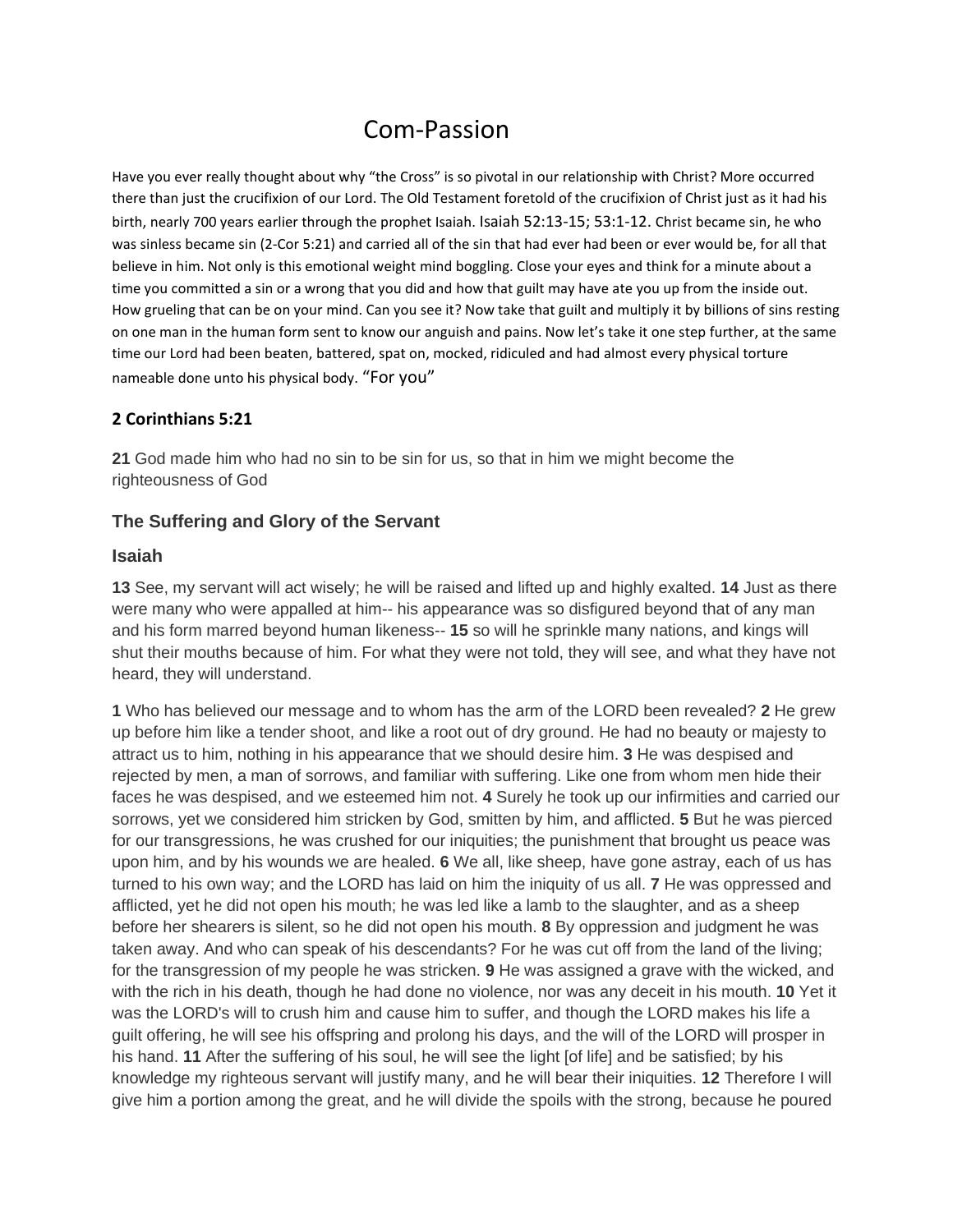out his life unto death, and was numbered with the transgressors. For he bore the sin of many, and made intercession for the transgressors.

## **Mathew 27: 26-51**

**26** Then he released Barabbas to them. But he had Jesus flogged, and handed him over to be crucified.

## **[The Soldiers Mock Jesus](http://www.biblestudytools.com/matthew/passage.aspx?q=matthew+27:27-31)**

# **[27:27-31pp --](http://www.biblestudytools.com/matthew/passage.aspx?q=matthew+27:27-31) Mk 15:16-20**

**27** Then the governor's soldiers took Jesus into the Praetorium and gathered the whole company of soldiers around him. **28** They stripped him and put a scarlet robe on him, **29** and then twisted together a crown of thorns and set it on his head. They put a staff in his right hand and knelt in front of him and mocked him. "Hail, king of the Jews!" they said. **30** They spit on him, and took the staff and struck him on the head again and again. **31** After they had mocked him, they took off the robe and put his own clothes on him. Then they led him away to crucify him.

# **[The Crucifixion](http://www.biblestudytools.com/matthew/passage.aspx?q=matthew+27:32-44)**

# **27:33-44pp -- [Mk 15:22-32; Lk 23:33-43; Jn 19:17-24](http://www.biblestudytools.com/matthew/passage.aspx?q=matthew+27:32-44)**

**32** As they were going out, they met a man from Cyrene, named Simon, and they forced him to carry the cross. **33** They came to a place called Golgotha (which means The Place of the Skull). **34** There they offered Jesus wine to drink, mixed with gall; but after tasting it, he refused to drink it. **35** When they had crucified him, they divided up his clothes by casting lots. **36** And sitting down, they kept watch over him there. **37** Above his head they placed the written charge against him: this is jesus, the king of the jews. **38** Two robbers were crucified with him, one on his right and one on his left. **39** Those who passed by hurled insults at him, shaking their heads **40** and saying, "You who are going to destroy the temple and build it in three days, save yourself ! Come down from the cross, if you are the Son of God!" **41** In the same way the chief priests, the teachers of the law and the elders mocked him. **42** "He saved others," they said, "but he can't save himself ! He's the King of Israel! Let him come down now from the cross, and we will believe in him. **43** He trusts in God. Let God rescue him now if he wants him, for he said, 'I am the Son of God.' " **44** In the same way the robbers who were crucified with him also heaped insults on him.

## **[The Death of Jesus](http://www.biblestudytools.com/matthew/passage.aspx?q=matthew+27:45-56)**

## **27:45-56pp -- [Mk 15:33-41; Lk 23:44-49; Jn 19:29-30](http://www.biblestudytools.com/matthew/passage.aspx?q=matthew+27:45-56)**

**45** From the sixth hour until the ninth hour darkness came over all the land. **46** About the ninth hour Jesus cried out in a loud voice, ""Eloi, Eloi," "lama" "sabachthani?""--which means, "My God, my God, why have you forsaken me?" **47** When some of those standing there heard this, they said, "He's calling Elijah." **48** Immediately one of them ran and got a sponge. He filled it with wine vinegar, put it on a stick, and offered it to Jesus to drink. **49** The rest said, "Now leave him alone. Let's see if Elijah comes to save him." **50** And when Jesus had cried out again in a loud voice, he gave up his spirit. **51** At that moment the curtain of the temple was torn in two from top to bottom. The earth shook and the rocks split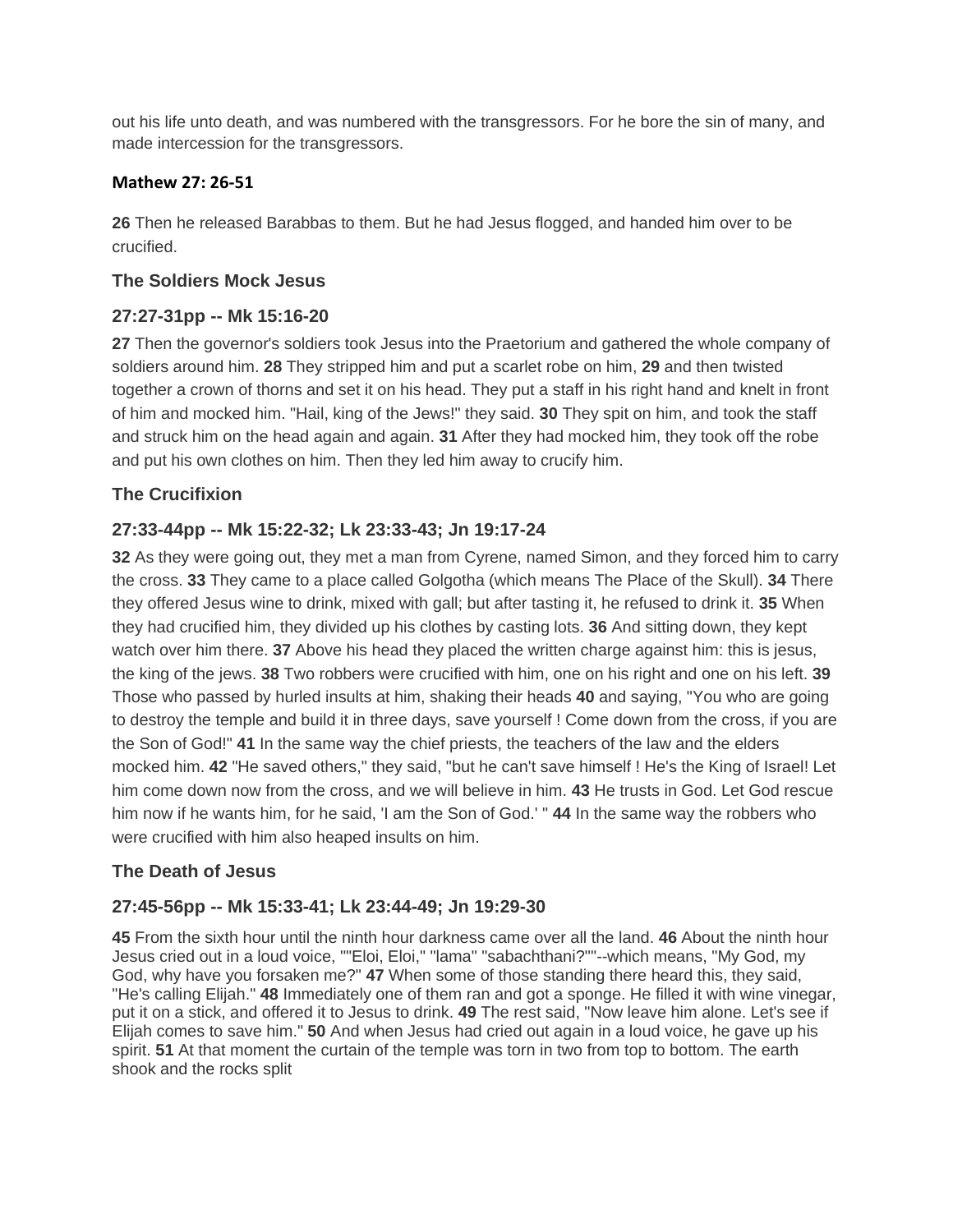Movie Excerpts

Chapter 16 - 52:00-1:06 -14 min

Chapter 20 -1:13-1:19- 6 min

Chapter 24 -1:35-

## **He went to the "Cross" for you……..Will you pick up the "Cross" for him?**

**As the snow fell and covered the dark and dead wood line and ground that had not yet sprang to life yet. I watched as it was transformed and made beautiful by the blanket of white pureness. By this I was reminded of Jesus' blood can make everything pure again. His blood covers all sin. ( this was as I was putting this together in March 2015)**

**[Isaiah 1:18 NIV](http://www.biblestudytools.com/isaiah/1-18.html)** "Come now, let us reason together," says the LORD. "Though your sins are like scarlet, they shall be as white as snow; though they are red as crimson, they shall be like wool.

Morning Glory!! (Short story of a morning while putting this together; reminder of gods good Grace)

**Then I looked and saw a narrow path leading up my driveway as it passed my flag pole I was remind of freedom as I gazed at the flag. I then replaced the flag in my mind with the cross and gazed at the narrow path.**

**[The Narrow and Wide Gates-](http://www.biblestudytools.com/matthew/passage.aspx?q=matthew+7:13-14)13** "Enter through the narrow gate. For wide is the gate and broad is the road that leads to destruction, and many enter through it. **14** But small is the gate and narrow the road that leads to life, and only a few find it.

## **Accept the perfect gift- 2 Cor 5:21; John 3:16 The perfect gift**

**16** "For God so loved the world that he gave his one and only Son, that whoever believes in him shall not perish but have eternal life.

#### **2 Corinthians 5:21**

**21** God made him who had no sin to be sin for us, so that in him we might become the righteousness of God

#### **Believe and confess- Romans 10:9**

**9** That if you confess with your mouth, "Jesus is Lord," and believe in your heart that God raised him from the dead, you will be saved.

#### **The Great Commission: Mathew 28**

**18** Then Jesus came to them and said, "All authority in heaven and on earth has been given to me. **19** Therefore go and make disciples of all nations, baptizing them in the name of the Father and of